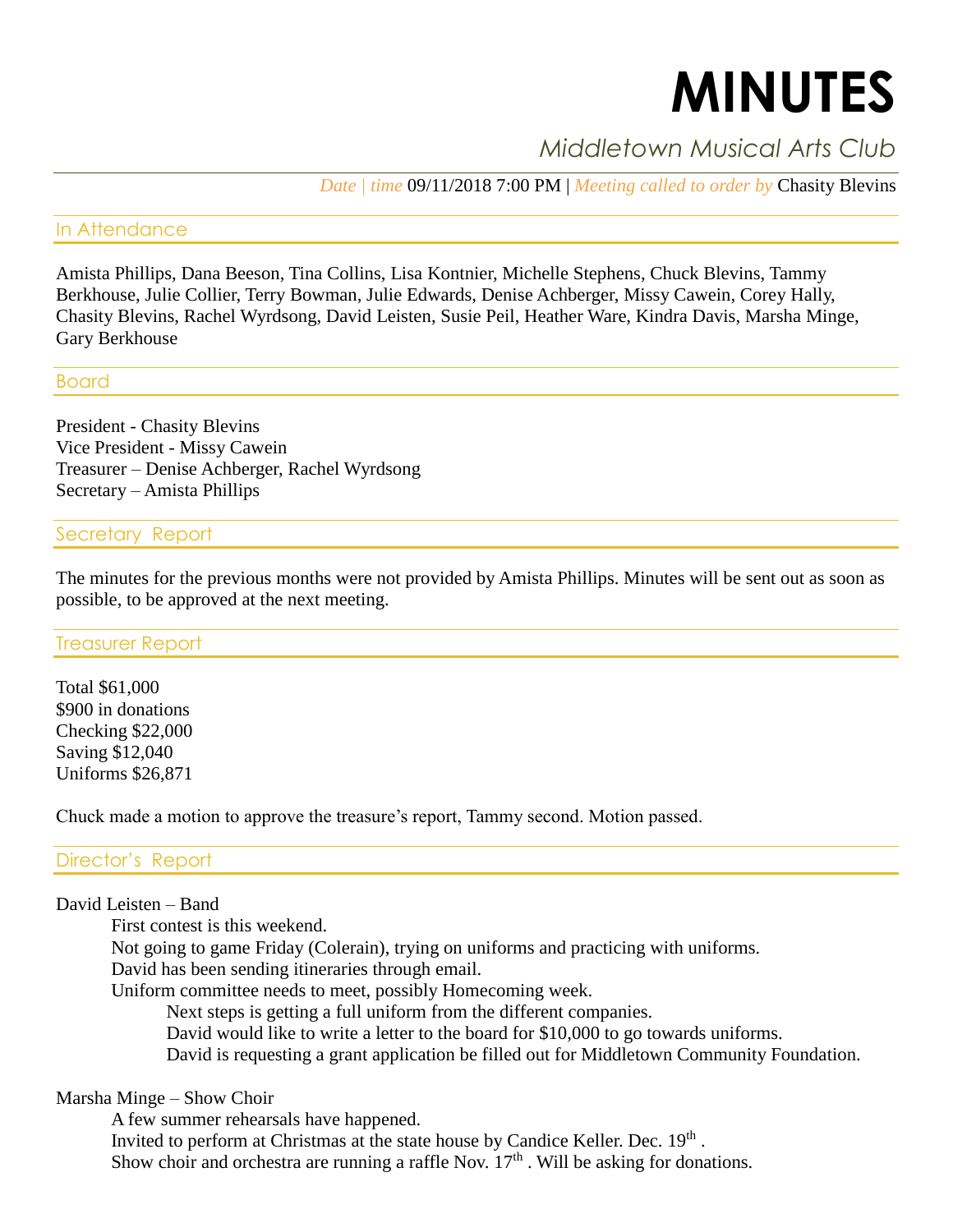Corey Hall – Orchestra

Currently running the Mumkins fudraiser. Individual fundraiser almost every month for Disney. Parent meeting is Sept. 26<sup>th</sup> at 7pm for Disney. New room is really nice.

Stephanie Miller – Guard No report

#### Committee Reports

#### Committee reports

Maintenance & Transportation – Chuck Blevins & Gary Berkhouse No report

Uniforms & Costumes – Tammy Berkhouse & Julie Collier

Uniforms have not been worn yet. More information will be known after Friday/Saturday. Summer uniforms have been washed twice.

Tammy needs clothing racks, 3-4 of the Z racks. Tammy will get a price.

Susie looked them up and the price is \$30-\$70 per rack.

Chasity suggested approving \$300 to go towards the rack.

Michelle made the motion to approve \$300 to purchase Z racks, Kindra second. The motion passed.

Hospitality & Celebrations – Tammy Berkhouse

Tammy will be making shredded chicken for dinner at the competition. One competition, Chik Fil A will be served.

Concessions – Chasity Blevins & Michelle Stephens

Multiple break-ins have occurred at the stadium.

Chuck and Chasity have purchased locks and bolts to secure the concession stands.

Athletics sold Gatorade from our fridge and will be reimbursing MMAC in the amount of \$100. The mini freezer was stolen from the concession stand #3.

Cleaning and stocking will be scheduled for Tuesday September 25<sup>th</sup> before Homecoming. Chasity would like purchase 3 hot water warms, at the approximate cost of \$130.

Michelle made a motion for the purchase, approximately \$400, Tammy second. The motion passed.

Website & Publicity – Kindra Davis Website is almost up to date. Calendar is up to date. Kindra needs the concert dates to add to the calendar. Website was renewed for 3 more years. Old teacher contact information needs to be removed and be replaced with the new teacher.

Ways & Means – Missy Cawein

Chasity called a lot of places to do the dine and donate fundraiser 9/26 blast furnace pizza 4-8pm donates 15% 11/6 Buffalo wild wings time is unknown right now Arbys, City bbq, Larosa, hot head burrito, Penn station, red robin